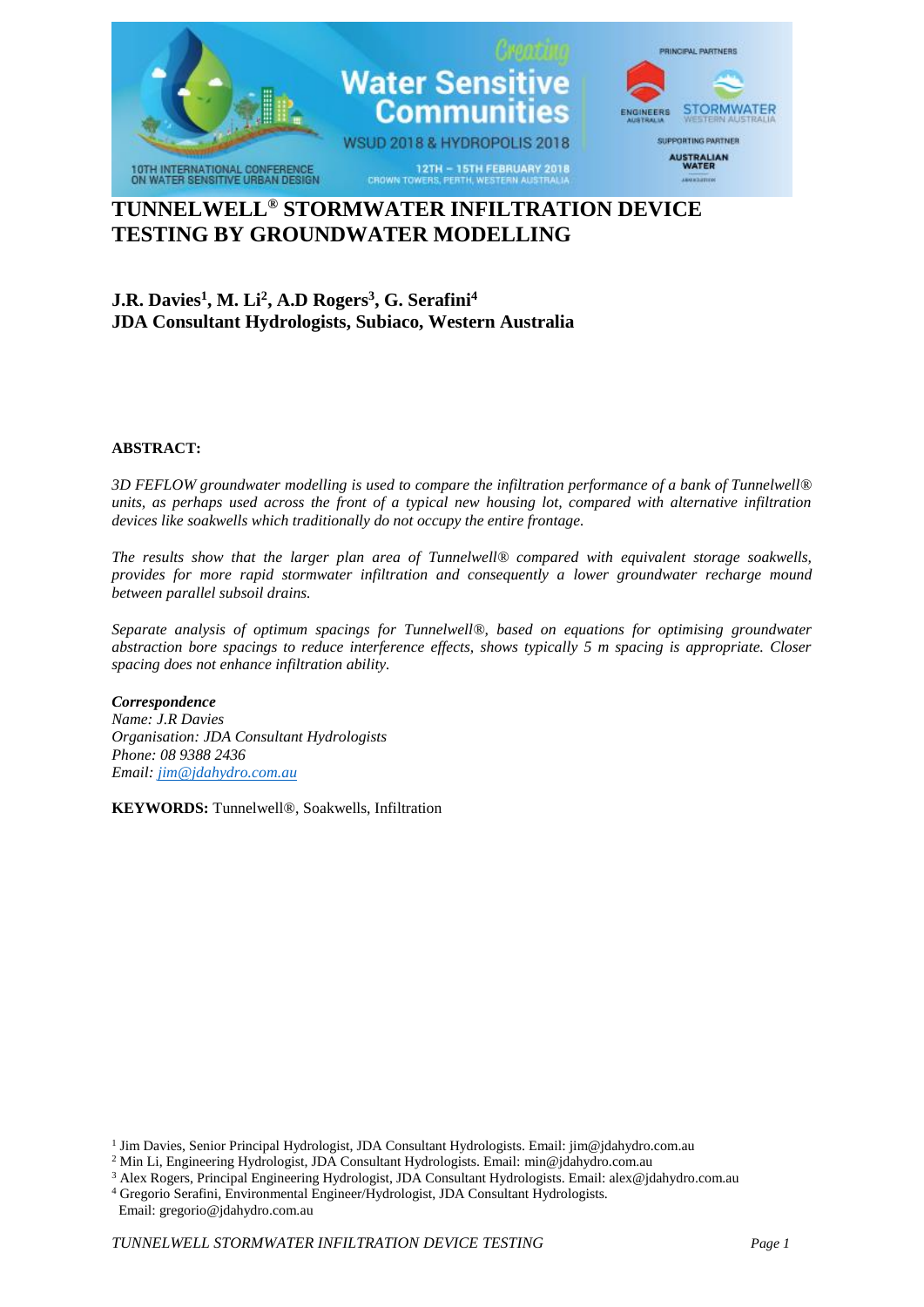

### **1 INTRODUCTION**

Infiltration of stormwater has traditionally relied on open basins either fenced or in parks, or buried infiltration devices on private lots. The latter typically comprise vertical cylindrical storage with slotted sides and open base, referred to in WA as soakwells.

A recently developed alternative infiltration device, Tunnelw ell®, requires no geotextile wrapping or blue metal surround, but is simply backfilled with compacted sand.

Tunnelwell® possesses greater plan area than the equivalent storage soakwell.

To research the advantage of this greater plan area in terms of infiltration rate a modelling study was conducted.

JDA was appointed by Sentry Holding Pty Ltd to apply the 3D groundwater model FEFLOW to analyse and compare the impact of Linear Tunnelwell® and circular soakwells for stormwater infiltration on groundwater mounding height between parallel subsoil drains. A separate analysis is presented for suitable spacing of Tunnelwell®.

#### **2 MODELLING PARAMETERS**

It is assumed that each housing lot is  $300m^2$  (30m length by10m width), and that each lot will need to provide storage for the first 15mm rainfall using an infiltration device (ID). Based on this, the total required ID storage is  $3.8 \text{ m}^3$  using an impervious area percentage of 85%. In order to provide  $3.8 \text{ m}^3$ ID storage on each lot, two 1.5 m diameter soakwells  $(1.2 \text{ m depth})$  or two  $1.0 \text{ m}^3/\text{m}$  Arch Tunnelwells® (each 2.0m long storing  $2.0 \text{m}^3$ ) are required, see Table 1 below. Note that the plan infiltration area of the Tunnelwell configuration is 1.9 times that of the equivalent soakwells (6.80 divided by  $3.54 = 1.9$ ). A drawing of the Tunnellwell® unit is included in Figures 1a and 1b.

| <b>Table 1:</b> Soakage Device Parameters |
|-------------------------------------------|
|-------------------------------------------|

| Soakage<br><b>Device</b> | <b>Dimensions</b>                         | <b>Base</b><br>Area<br>(m <sup>2</sup> ) | <b>Storage</b><br><b>Volume</b><br>$(m^3)$ | <b>Required</b><br><b>Quantity</b> | <b>Total</b><br><b>Base</b><br>Area<br>(m <sup>2</sup> ) | <b>Total Base</b><br><b>Area/Soakwell</b><br><b>Base Area</b> |
|--------------------------|-------------------------------------------|------------------------------------------|--------------------------------------------|------------------------------------|----------------------------------------------------------|---------------------------------------------------------------|
| <b>Soakwell</b>          | 1.5m<br>Diameter,<br>1.2m Depth           | 1.77                                     | 2.1                                        | $2(4.2m^3)$                        | 3.54                                                     | 1.0                                                           |
| <b>Tunnelwell</b>        | 1.7m Width,<br>2.0m Length,<br>1.1m Depth | 3.40                                     | 2.0                                        | $2(4.0m^3)$                        | 6.80                                                     | 1.9                                                           |



*Figures 1a (Top) and 1b (Bottom): Left View and Front View of 1.0m<sup>3</sup> /m Arch Tunnelwell®*

Figures 2 and 3 show the model extent with 2 rows of 5 residential lots located either side of a northsouth oriented road. The road reserve is 14 m wide with 8 m sealed and 3 m verge on both sides. The subsoil drain (in black) is installed on the western side of road verge.

For the garden areas at the front and rear (green) and the road verges, a 70% rainfall recharge rate has been applied, with infiltration at source. The lot roof and paved areas (orange) also are assumed to have 70% rainfall recharge rates, concentrated to the soakage devices (blue) at front of lots. Under the lot roof area, a zero recharge has been applied. Road area (grey) is assumed to be drained through a piped system (out of the model), not to soakage devices.

The model uses the Future Climate Projections for Western Australia [1], consistent with the IPWEA (2016) guideline on Specification Separation Distances for Groundwater Urban Development.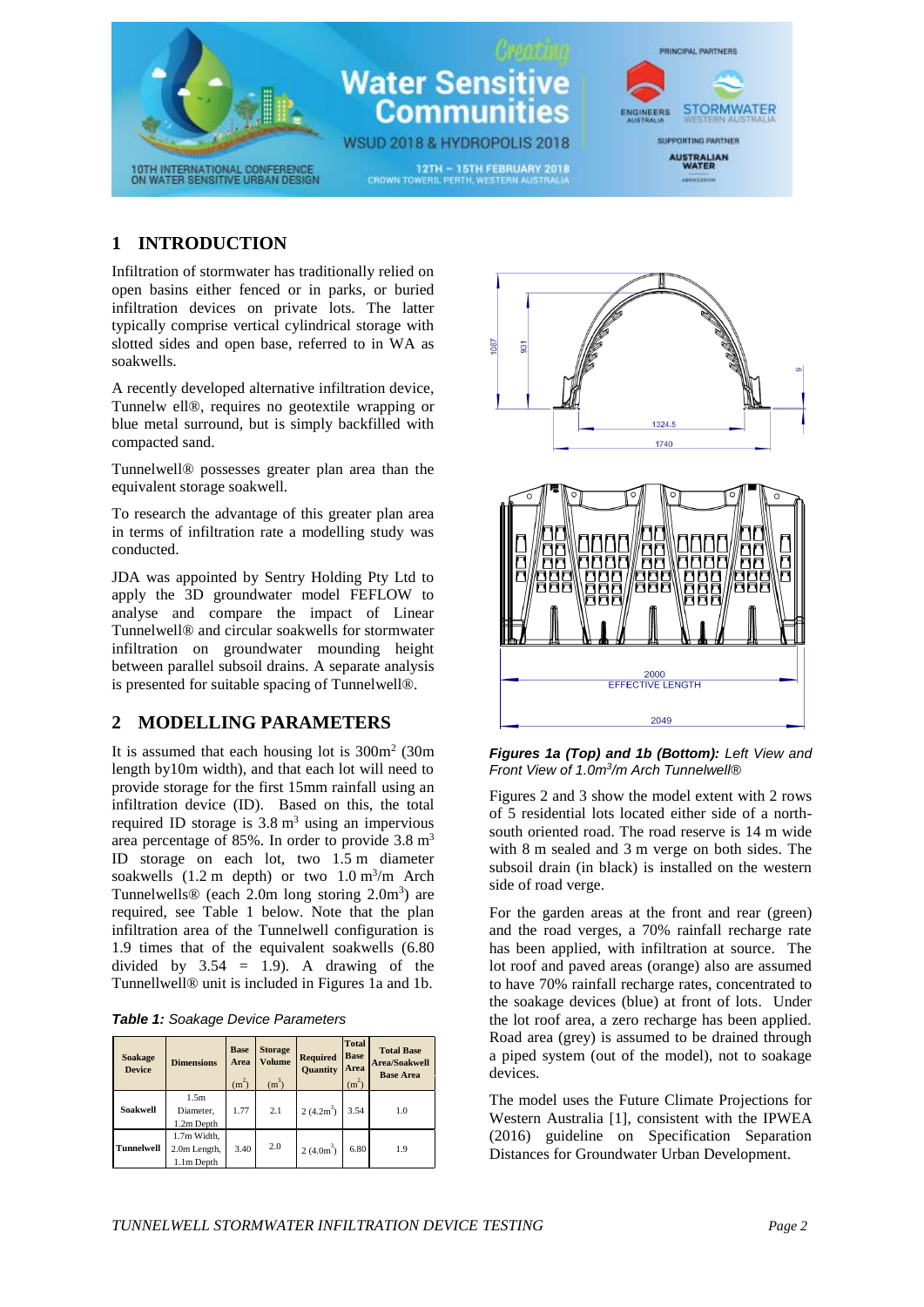

*Figure 2: Soakwell (SW) 2×1.5m Diameter 1.2m Deep at the front of the Lots*



*Figure 3: Tunnelwell® (TW) 1.0m<sup>3</sup> /m Arch at the front of the Lots*

Daily rainfall from the standard period 1961 to 1990 was downloaded from BoM Perth Airport Station [2]. Monthly anomalies provided by Department of Water (now DWER) were applied to

obtain the predicted daily rainfall for the future period 2016 to 2045 median climate scenario, as recommended in [1,3].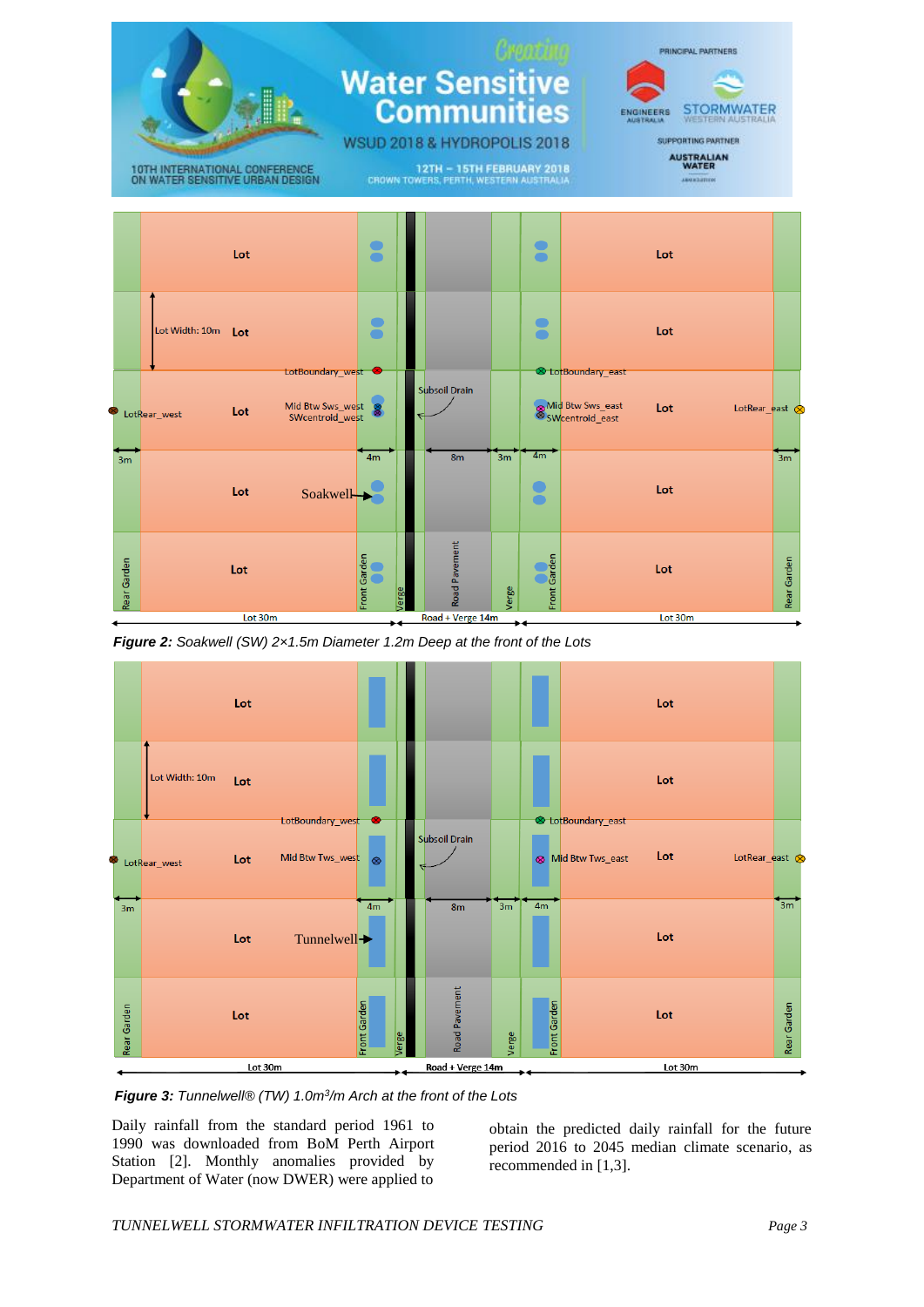

The model has observation bores at the following locations (shown in Figures 2 and 3):

- At the rear of lots (east and west);
- On lot boundaries (east and west);
- In the centre of the soakage devices (east and west); and
- Between the soakage devices (in the case of the soakwell configuration).



*Figure 4: Groundwater Mounding at Different Observation Bores from 2016 to 2045 for SW Scenario*



*Figure 5: Groundwater Mounding at Different Observation Bores from 2016 to 2045 for TW Scenario*

*TUNNELWELL STORMWATER INFILTRATION DEVICE TESTING Page 4*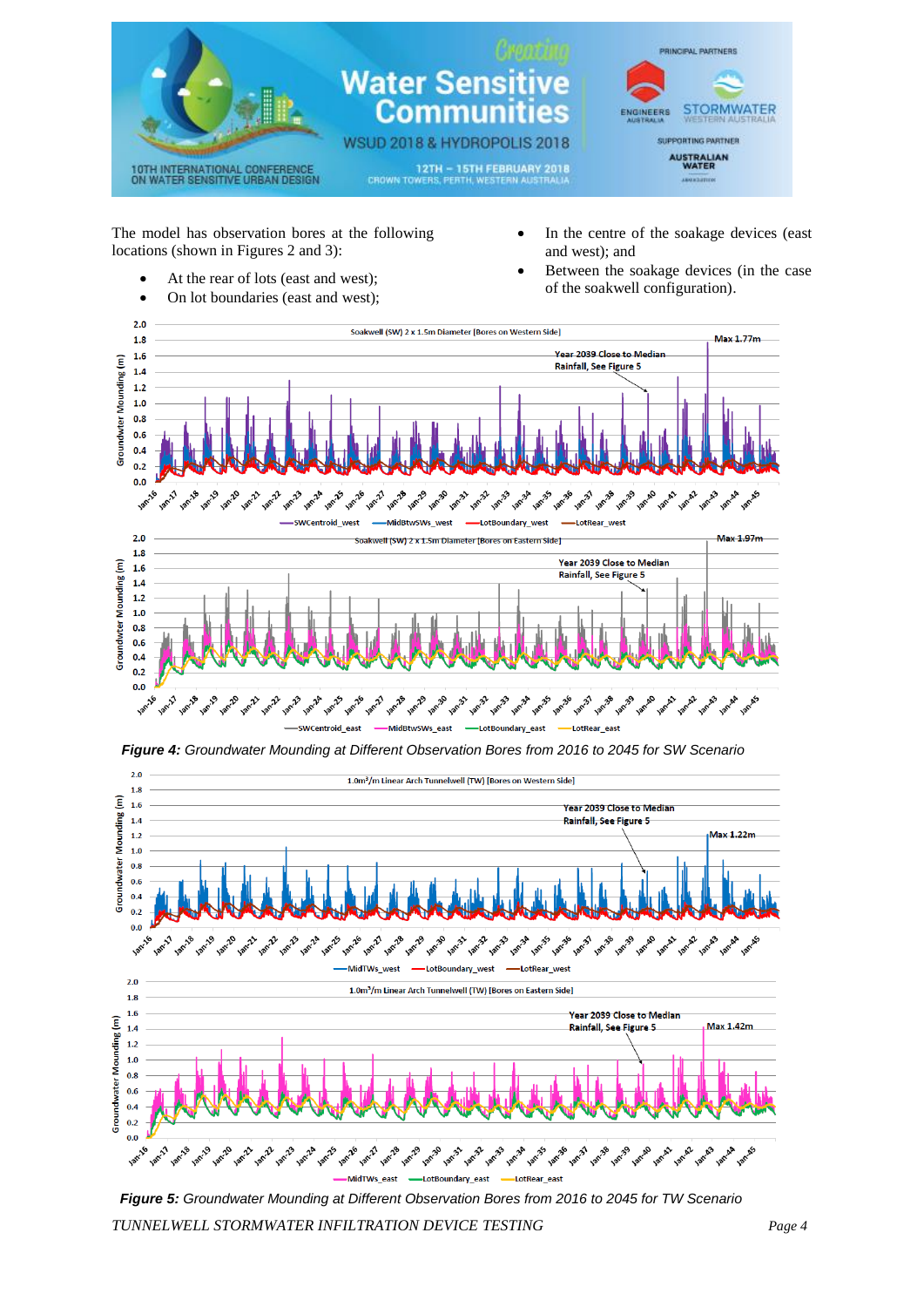

### **3 MODELLING RESULTS**

Figures 4 and 5 show the 30 years' time series of daily groundwater levels at observation bores for soakwells and Tunnelwell® respectively. The top panel shows the groundwater mounding for bores located west of the road and bottom panel shows the bores east of the road. The water levels show a<br>seasonal pattern with maximum in seasonal pattern with maximum in September/October and minimum in April/May each year.

Observation bores are colour coded on Figures 4 & 5 corresponding to colouring of bore locations in Figures 2 & 3.

On the eastern side for both soakwell and Tunnelwell® at the corresponding bore locations the groundwater mound water levels are higher than on the western side. This is expected, and is because the western side is closer to the subsoil drain.

The 30 years of annual maxima of groundwater mounding at the front of the lot for both soakwell (SWCentroid east) and Tunnelwell® (Mid Btw Tws east) are shown in Table 2 below (see locations in Figures 2 and 3), together with 50% Annual Exceedance Probability (AEP) of annual maxima.

Maximum mounding occurs beneath soakwell and Tunnelwell® rather the at rear of lots.

Each year (Table 2) Tunnelwell® has lower groundwater mounding at the front of lots compared to the soakwell configuration. In terms of 50% AEP groundwater mounding, which could potentially determine the finished lot level as outlined in [3], Tunnelwell® has 0.17 m (1.11- 0.94m) lower 50% AEP groundwater mounding height, that is, approximately 85% of the soakwells.

As Year 2039 has close to median rainfall over the 30 years, this has been chosen to illustrate groundwater levels over a rainfall year. These single year groundwater results are plotted in Figure 6 to compare groundwater levels in the soakwell and Tunnelwell® scenarios. This further illustrates the groundwater mounding trends described above. The groundwater mounding at the front of the lot for Tunnelwell® is 0.95m, which is 0.38m, about 71% of the equivalent soakwell scenario of 1.33m.

JDA considers that Tunnelwells® results in lower groundwater mounding compared to equivalent

soakwells, due to the larger plan area for infiltration of the Tunnelwell® units.

The 1.9 ratio of Tunnelwell to Soakwell plan area, results in 10% to 31% lower groundwater mounding.

|  |                                      |  | <b>Table 2:</b> Annual Maxima of 30 Yrs Groundwater |
|--|--------------------------------------|--|-----------------------------------------------------|
|  | Mounding (m) at the Front of the Lot |  |                                                     |

| Year              | <b>SW</b><br><b>Centroid</b><br>east <sup>*</sup> | Mid_Btw<br>Tws<br>east <sup>*</sup> | <b>Difference</b><br>in Mound<br>Height | <b>Mound</b><br><b>TW/SW</b><br>(%) |
|-------------------|---------------------------------------------------|-------------------------------------|-----------------------------------------|-------------------------------------|
| 2016              | 0.74                                              | 0.63                                | 0.11                                    | 85%                                 |
| 2017              | 0.93                                              | 0.82                                | 0.11                                    | 88%                                 |
| 2018              | 1.24                                              | 1.04                                | 0.20                                    | 84%                                 |
| 2019              | 1.35                                              | 1.13                                | 0.22                                    | 84%                                 |
| 2020              | 1.31                                              | 1.03                                | 0.28                                    | 79%                                 |
| 2021              | 1.03                                              | 0.87                                | 0.16                                    | 84%                                 |
| 2022              | 1.53                                              | 1.29                                | 0.24                                    | 84%                                 |
| 2023              | 1.08                                              | 0.94                                | 0.14                                    | 87%                                 |
| 2024              | 1.30                                              | 1.02                                | 0.28                                    | 78%                                 |
| 2025              | 1.22                                              | 0.97                                | 0.25                                    | 80%                                 |
| 2026              | 1.19                                              | 1.07                                | 0.12                                    | 90%                                 |
| 2027              | 0.86                                              | 0.76                                | 0.10                                    | 88%                                 |
| 2028              | 1.00                                              | 0.84                                | 0.16                                    | 84%                                 |
| 2029              | 1.00                                              | 0.90                                | 0.10                                    | 90%                                 |
| 2030              | 0.97                                              | 0.85                                | 0.12                                    | 88%                                 |
| 2031              | 1.02                                              | 0.84                                | 0.18                                    | 82%                                 |
| 2032              | 1.39                                              | 0.96                                | 0.43                                    | 69%                                 |
| 2033              | 1.32                                              | 0.97                                | 0.35                                    | 73%                                 |
| 2034              | 0.84                                              | 0.69                                | 0.15                                    | 82%                                 |
| 2035              | 0.96                                              | 0.81                                | 0.15                                    | 84%                                 |
| 2036              | 1.09                                              | 0.90                                | 0.19                                    | 83%                                 |
| 2037              | 1.04                                              | 0.93                                | 0.11                                    | 89%                                 |
| 2038              | 1.29                                              | 1.00                                | 0.29                                    | 78%                                 |
| 2039              | 1.33                                              | 0.95                                | 0.38                                    | 71%                                 |
| 2040              | 0.86                                              | 0.71                                | 0.15                                    | 83%                                 |
| 2041              | 1.47                                              | 1.06                                | 0.41                                    | 72%                                 |
| 2042              | 1.97                                              | 1.42                                | 0.55                                    | 72%                                 |
| 2043              | 1.21                                              | 1.01                                | 0.20                                    | 83%                                 |
| 2044              | 0.86                                              | 0.70                                | 0.16                                    | 81%                                 |
| 2045              | 1.13                                              | 0.85                                | 0.28                                    | 75%                                 |
| 50%<br><b>AEP</b> | 1.11                                              | 0.94                                | 0.17                                    | 83%                                 |
| <b>Max</b>        | 1.97                                              | 1.42                                | 0.55                                    | 90%                                 |
| Min               | 0.74                                              | 0.63                                | 0.11                                    | 69%                                 |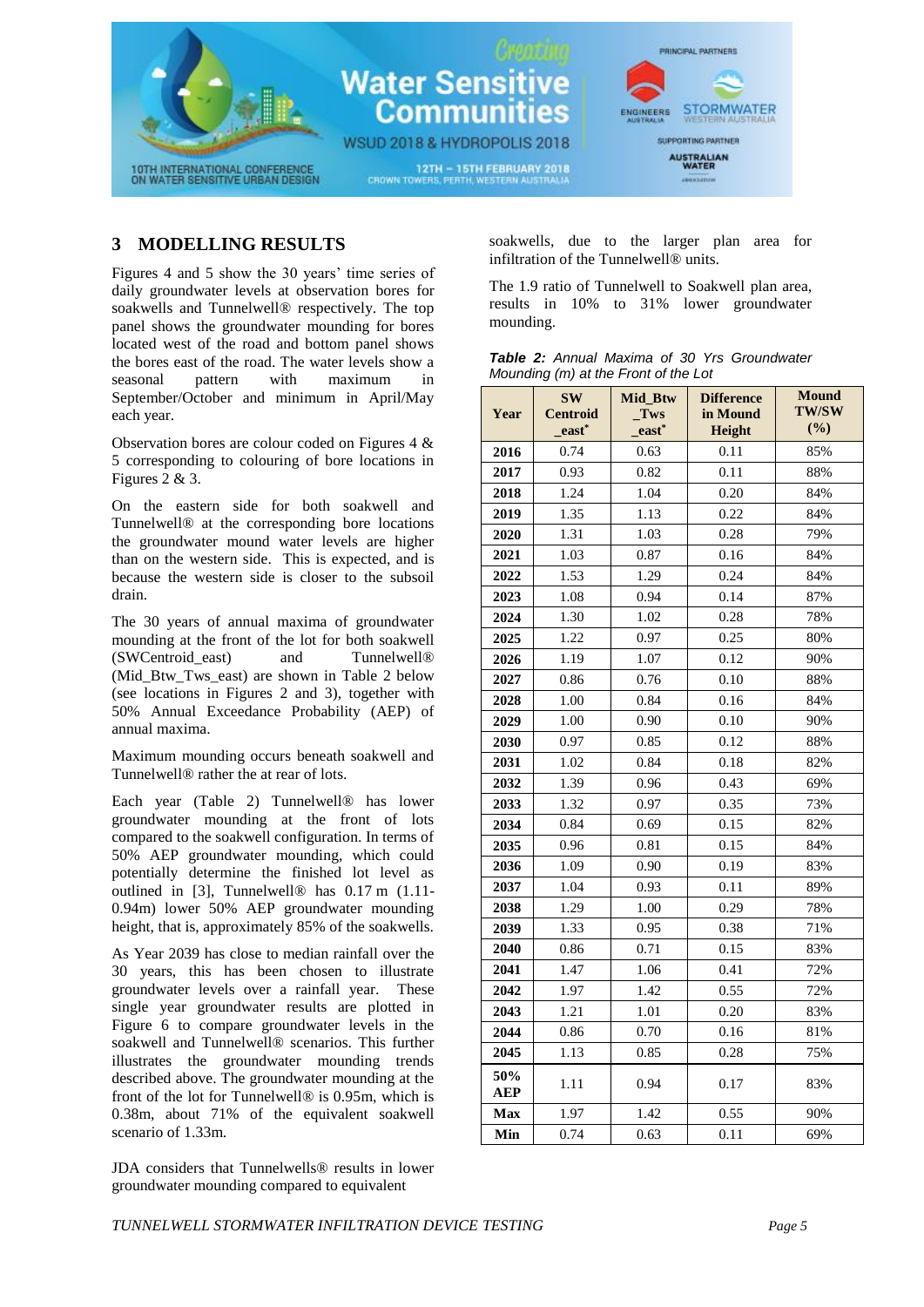

Groundwater Mounding For Year 2039 with Predicted Daily Rainfall in 2030 Median Climate Scenario (Circular Recharge)



*Figure 6: Groundwater Mounding for SW and TW Scenario for Year 2039*

#### **4 OPTIMUM TUNNELWELL® SPACING**

The science of hydrogeology has long established the interference effects associated with groundwater abstraction bores being in close proximity to another.

In particular, in an unconfined aquifer the water table drawdown associated with abstraction from one bore may overlap the water table drawdown associated with an adjacent bore such that the total drawdown is equal to the sum of the drawdowns that would arise from each bore pumped independently.

These same equations of saturated groundwater flow apply equally to groundwater recharge as they do to groundwater discharge from bores.

As such the optimum spacing of infiltration devices, or specifically Tunnelwell® units, can be estimated using groundwater flow equations.

This is shown conceptually in Figure 7.

An experiment was performed for both soakwells and Tunnelwell® [4]. Only Tunnelwell® results

are reported here. The tested site was underlain with 3.3 m thickness of sand overlying an impermeable layer of coffee rock. The water-table prior to the test was 1.43 m below natural surface. Water was recharged from a water tanker at 1L/s for 4 hours. At the end of the 4-hour test the water level rise in the monitor bores was 1.03 m at 2 m distance and 0.21 m at 7 m distance [4]. The TW itself was maintained full of water after the initial filling.

Analysis of the water level rise by the Theis Formula indicates Transmissivity in the range of 13 to  $26 \text{ m}^2/\text{day}$ , corresponding to hydraulic conductivity  $(K)$  of 4 to 8 m/day, a typical range for compacted sand. Specific yield of the sand, appropriate to its lithology, is assumed to be 0.2.

The Theis Formula can be used to calculate water level rises at a range of distances from a TW, after 4 hours recharging at 1 L/s. From this the minimum spacing to maximise recharge between TW can be calculated, as well as the amount of recharge between TW installed closer than the minimum spacing.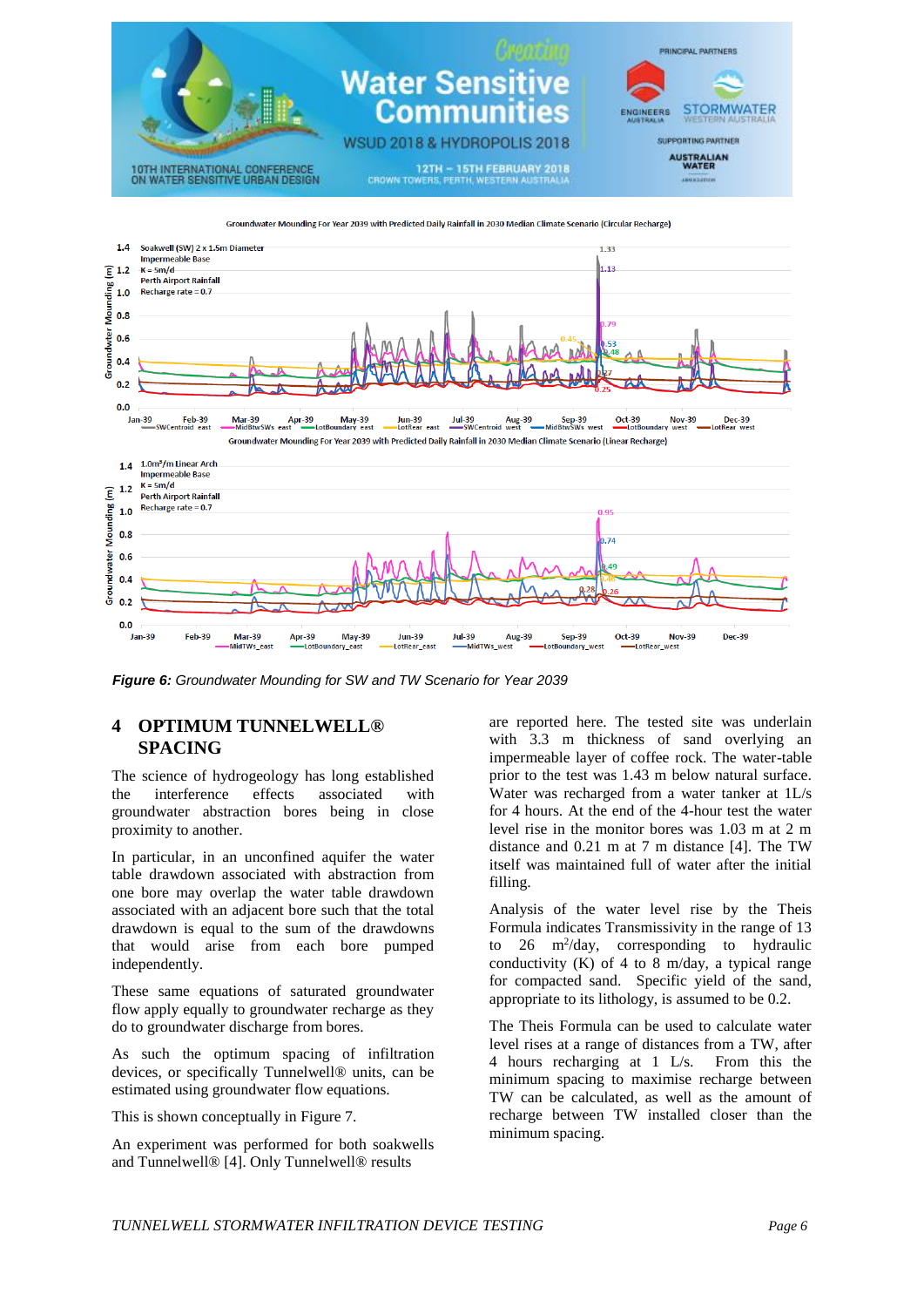

24.87mAHD Initial Groundwater Level

*Figure 7: Schematic Diagram for Water Levels between Two Tunnelwells with Spacing of 10m for 4-hour Recharge at 1L/s*

Calculated water level rises at different distances from TW, for K values of 4 m/day and 8 m/day, are presented in Table 3.

For example, at distance of 5m, the water level rise was 0.25m for both K=4 and 8m/d.

| <b>Distance</b><br>from TW<br>(m) | <b>Water Level</b><br>Rise for<br>$K = 4 m/day$ | <b>Water Level</b><br><b>Rise for</b><br>$K = 8$ m/day |
|-----------------------------------|-------------------------------------------------|--------------------------------------------------------|
| 2                                 | 1.00 <sub>m</sub>                               | $0.67 \;{\rm m}$                                       |
| 3                                 | $0.63 \; \mathrm{m}$                            | $0.47 \;{\rm m}$                                       |
| 4                                 | $0.42 \; \mathrm{m}$                            | $0.34 \; \mathrm{m}$                                   |
| 5                                 | $0.25 \; \mathrm{m}$                            | $0.25 \text{ m}$                                       |
| 6                                 | 0.16 <sub>m</sub>                               | 0.18 <sub>m</sub>                                      |
| 8                                 | $0.06$ m                                        | 0.09 <sub>m</sub>                                      |
| 10                                | $0.02 \; \mathrm{m}$                            | $0.05 \;{\rm m}$                                       |

*Table 3: Groundwater Level Rise from the TW*

Using a 0.1m water level rise criterion the desired spacing is approximately 7m. Closer spacing will result in surcharge at the Tunnelwell® infiltration device. Alternatively, additional Tunnelwell® can be installed with reduced spacing and lower recharge rates.

As with groundwater abstraction bores, there is no benefit in having them too close together as the extra bores (or TW in this case) do not produce any more pumped water (recharge water).

### **5 CONCLUSIONS**

JDA completed 3D groundwater modelling using FEFLOW comparing resulting groundwater level mounding for the installation of two 1.5m diameter soakwells or two 1.7m×2.0m×1.1m arch Tunnelwells® at the front of lots, to provide the same storage (based on storing 15mm initial loss) for a 30m×10m residential lot.

With subsoil drainage installed on the western side of the road reserve, the western lots have lower groundwater mounding compared to the eastern lots, due to shorter draining distance to the subsoil drain, as expected.

Maximum mounding occurs at the Tunnelwell® location, rather than at other locations, such as rear of lots.

For the modelling period of year 2016 to 2045 [1], Tunnelwell® units have lower daily groundwater mounding and annual maxima mounding than using soakwells. Taking the median rainfall year 2039 as an example, as shown in Figure 6, the